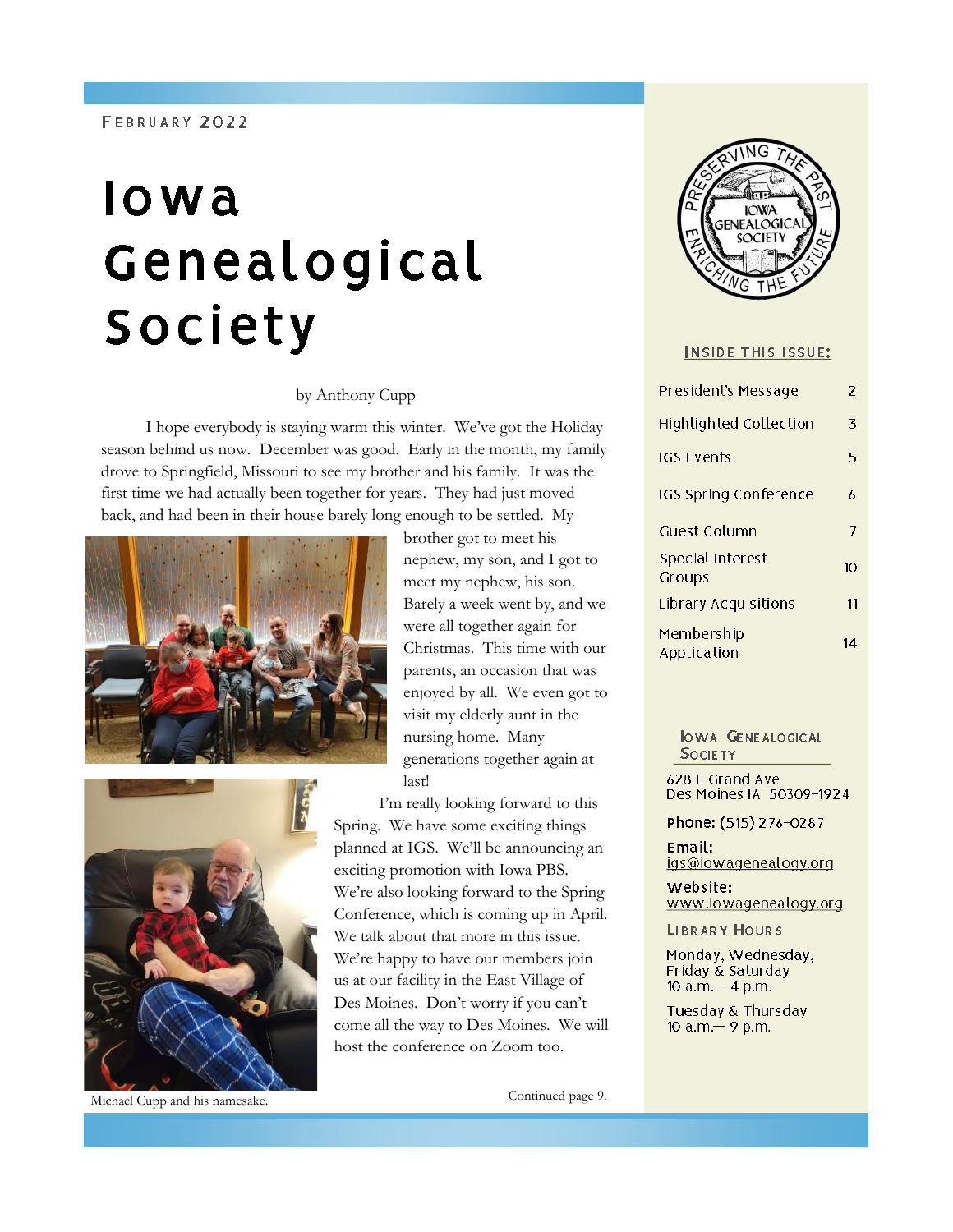#### $\overline{\mathbf{G}}$ BOARD **IGS EXECUTIVE**

**President** Nancy Kirchner

**1st Vice President** Lois Trinity and Lois Library and Lois Library and Library and Library and Library and Library and Library and

**2nd Vice President** Michelle McClure

**Secretary** Stacy Weaver

asurer<br>Saturday & Saturday & Saturday & Saturday & Saturday & Saturday & Saturday & Saturday & Saturday & Saturday & Sheri Snodgrass **Treasurer**

> $\blacksquare$  **IGS STAFF** 9 a.m. - 9 p.m.

**Librarian** Anthony Cupp

#### **IGS EDITORIAL STAFF**

**Hawkeye Heritage** Susan Claman

**IGS Newsletter** Anthony Cupp

**Publications** Dennis Davies

### **PRESIDENT'S MESSAGE** By Nancy Kirchner, IGS President

Greetings for your President,

I don't know about you, but I am so over this cold weather here in Iowa!! And COVID!!

We are operating the library with the wearing of masks if you feel that you need to protect yourself. There is enough space to spread out and distance yourself from others.

Updates on our current projects: The Camp Dodge project is nearing completion. Once the first phase is completed, we will go out to Camp Dodge and review those entries that we have questions on and then it will be ready to put on our new website. The index will be available to all and the rest will be behind the members only section.

Cataloging is moving rather slowly. We are fortunate to have two or three dedicated individuals who are working steadily on it. Tony is making great headway on getting the backlog of items cataloged or put on the forsale list. Tony added us to a couple of book sale websites which have resulted in some nice sales.

A BIG THANK YOU to Carl Nollen for working with Tony on the periodicals. He has gone through a number of them and weeded out duplicates, etc.

The new website is coming along. We have chosen a font and colors for the site. Now we need to determine how the format will look. There will be a Members Only section. With this Members Only you will need to know your membership number. Those will be sent out the first quarter of this year, so be looking for your number in an upcoming mailing or email.

Our large copier in the workroom has been replaced as the old one was at the end of it's contract. The new one is smaller, but still gives us everything we need a copier to do for us.

Check out the classes, SIG groups happenings, and the Spring Conference we have planned for the next few months. We are excited to have Alice Hoyt Veen be our speaker. She always does a great job with her presentations.

Sincerely,

Nancy Kirchner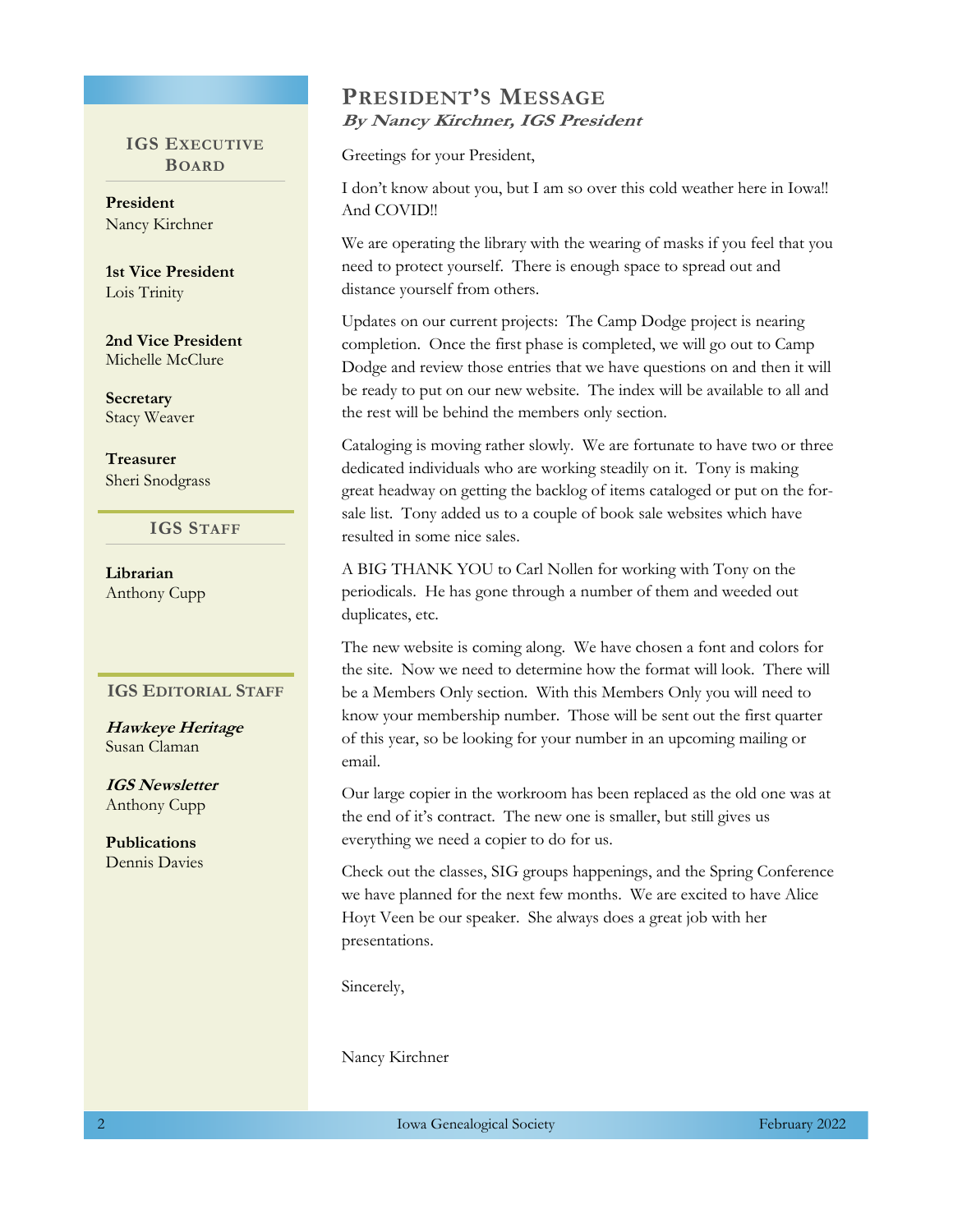# **HIGHLIGHTED COLLECTION**

February, of course, is Black History Month. Coincidentally, we also just restarted our African-American Special Interest Group. The first meeting went amazingly! The interest in African-American genealogy is apparent. For that reason, this month we highlight resources at IGS and remotely for researching your Black ancestors. Some resources are recommended for the general historian too. Please note that this is only a selection from IGS' holdings. Visit the library to see more!

Black Roots: A Beginner's Guide to Tracing the African American Family Tree by Tony Burroughs (ISBN: 0684847043). Tony Burroughs is a noted genealogist. He appeared on *Who Do You Think You Are?* helping Smokey Robinson find out about his great-grandfather. "[Black] Genealogy and [black] history are separate but related disciplines" writes Burroughs. The intended audience for this book is any genealogist, but especially those who are just starting out researching their family history. Burroughs writes about the unique challenges of doing African-American genealogy, and discusses some methods for tearing down your brick wall. Finding sources and getting the most out of them are also discussed. The final section of the book discusses compiling your family history and next steps.

The Negro in Iowa by Leola Nelson Bergmann. The State Historical Society of Iowa published this book (originally written in 1948) in 1969. It remains the standard over half a century later. It was one of the first books to highlight African-Americans, and their contributions to our state. If you can get passed some outdated vocabulary, this book is a must read for people interested in the history of African-Americans in Iowa.

Black Genesis: A Resource Book for African-American Genealogy by James M. Rose and Alice Eichholz (ISBN: 0806317353). This book begins with an overview of African-American genealogy including the challenges of doing research in this area. It then provides a survey for resources in each of the states. Beginning in 1839, blacks and mulattoes, it says, were not allowed to settle in Iowa unless they could both prove they were free, and not fugitive, and also give bond of \$500.

Black History: A Guide to Civilian Records in the National Archives by Debra L. Newman (ISBN: 0911333215). This book amounts to a guide of those record groups in the National Archives and Records Administration that are of special interest to scholars of African-American history. The record groups cover a great span of time, and nearly every department in the federal government. What you get is a few pages about each record group. The book is not meant to be a detailed listing. The complete finding aids are available from the National Archives. Use this guide to brainstorm new areas for research, and plan your research strategy.

Forgotten Patriots: African American and American Indian Patriots in the Revolutionary War by Eric G. Grundset (ISBN: 9781892237101). Published by the Daughters of the American Revolution, this book contains a list of revolutionary soldiers and sailors as well as an expansive source list and bibliography for African-Americans and Native Americans who served during the American Revolution. This book is a gem for those fortunate enough to be able to trace their ancestry so far back.

Slave Genealogy: A Research Guide with Case Studies by David H. Streets (ISBN: 0917890639). The genealogy of African-Americans is wrought with challenges due to the condition of slavery. In this book, Streets employs case studies to illustrate methods for discovering and evaluating resources in order to glean useful information about your slave ancestors. In particular, Streets focuses on slaves who did not live on plantations, stating that large plantation slaves were a minority of the enslaved. Continued next page.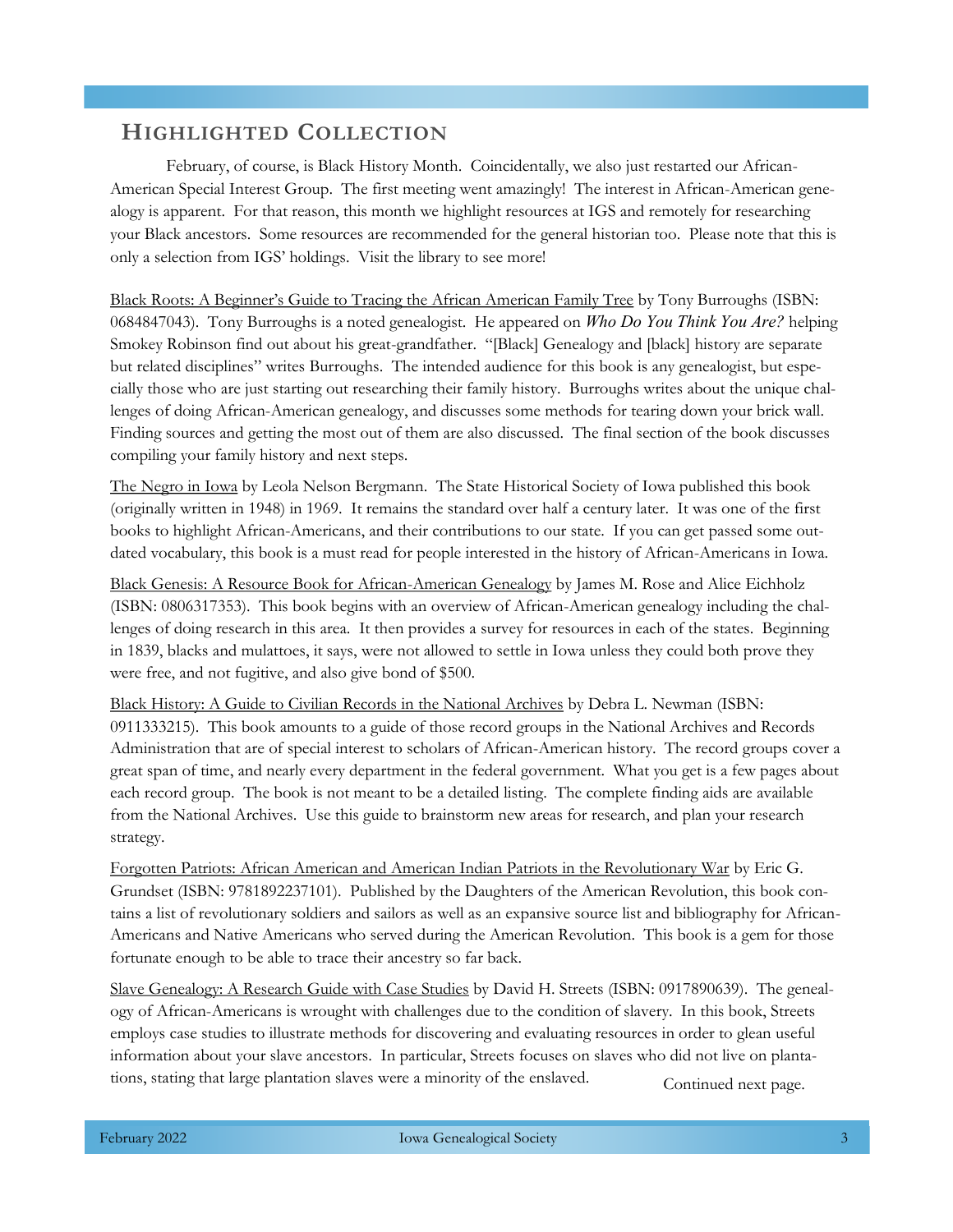# **HIGHLIGHTED COLLECTION CONT.**

Outside In: African-American History in Iowa 1838-2000 by Bill Silag, editor (ISBN: 0890330131). Another publication of the State Historical Society of Iowa, this book discusses the relations of African-Americans in Iowa from the perspectives of the several various authors. Each chapter is written by a different author with a different perspective. Chapter Two is a discussion about the demographic changes in Iowa from 1850 to 2000. Chapter Ten, entitled "Healing Hands, Questing Hearts: African-American Physicians in Iowa" was written by Dr. Erin K. Herndon and Dr. Steven G. Berry – themselves among the first African-American physicians in Iowa.

# **On the Web**

*Born in Slavery: Slave Narratives from the Federal Writers' Project, 1936 to 1938* (Library of Congress) The Federal Writers' Project was a part of the Depression-era WPA. Our members probably know the WPA for its grave registrations. This project is a compilation of first-person slave narratives and photographs of former slaves. The collection is arranged by the state in which the interview took place. If a person was enslaved in Tennessee, but moved to a northern state by the 1930s - Indiana for example - then look for their interview under Indiana. [https://www.loc.gov/collections/slave-narratives-from-the-federal-writers-project-](https://www.loc.gov/collections/slave-narratives-from-the-federal-writers-project-1936-to-1938/about-this-collection/)[1936-to-1938/about-this-collection/](https://www.loc.gov/collections/slave-narratives-from-the-federal-writers-project-1936-to-1938/about-this-collection/)

*Civil War Soliders and Sailors Database* (National Parks Service) This website is a part of the National Park Service apparently under their purview over historic battlefields. It has a database of Civil War soldiers and sailors. Use this website to locate information about your African-American veteran ancestors. Also, use it to find unit histories including those of the United States Colored Troops. <https://www.nps.gov/civilwar/soldiers-and-sailors-database.htm>

*AfriGeneas* This purpose of this website is to advance African-American genealogy. They encourage all people of African descent to research their ancestry. Their services include keeping a surname database, data collected from descendants of slaves, and public records with genealogical research value. They emphasize collaboration, and provide fora and chat sessions to discuss important issues. Their goal: "To encourage and support all African ancestored individuals and families to begin and continue researching their roots until all possible resources are exhausted and the results are published." Their vision: "To find and document the last slaveholder and the first African in each family."

<https://www.afrigeneas.com/>

*Christine's African American Genealogy Website* The purpose of this website is to be a hub for African-American genealogy like Cyndi's List, but more focused. You will find record sets, news, and links to other websites and societies. Several of the record sets can probably be found elsewhere. A couple of the less common sets include one called "*A Partial Listing of Negroes Lynched in the United States Since 1859,*" and another called "*Emigrants to Liberia*" <https://ccharity.com/>

*The Freedmen's Bureau Online* The Freedmen's Bureau was created in 1865 just as the Civil War was coming to an end. Its purpose was to oversee relief (i.e., rations, clothing, medicine) and education of freed slaves. It also took custody of lands confiscated in the old confederacy. Records held by the Bureau include personnel records, and routine reports from the states. The website singles out three categories in particular: marriage records, Freedmen's labor records, and record of "murders and outrages." <https://www.freedmensbureau.com/>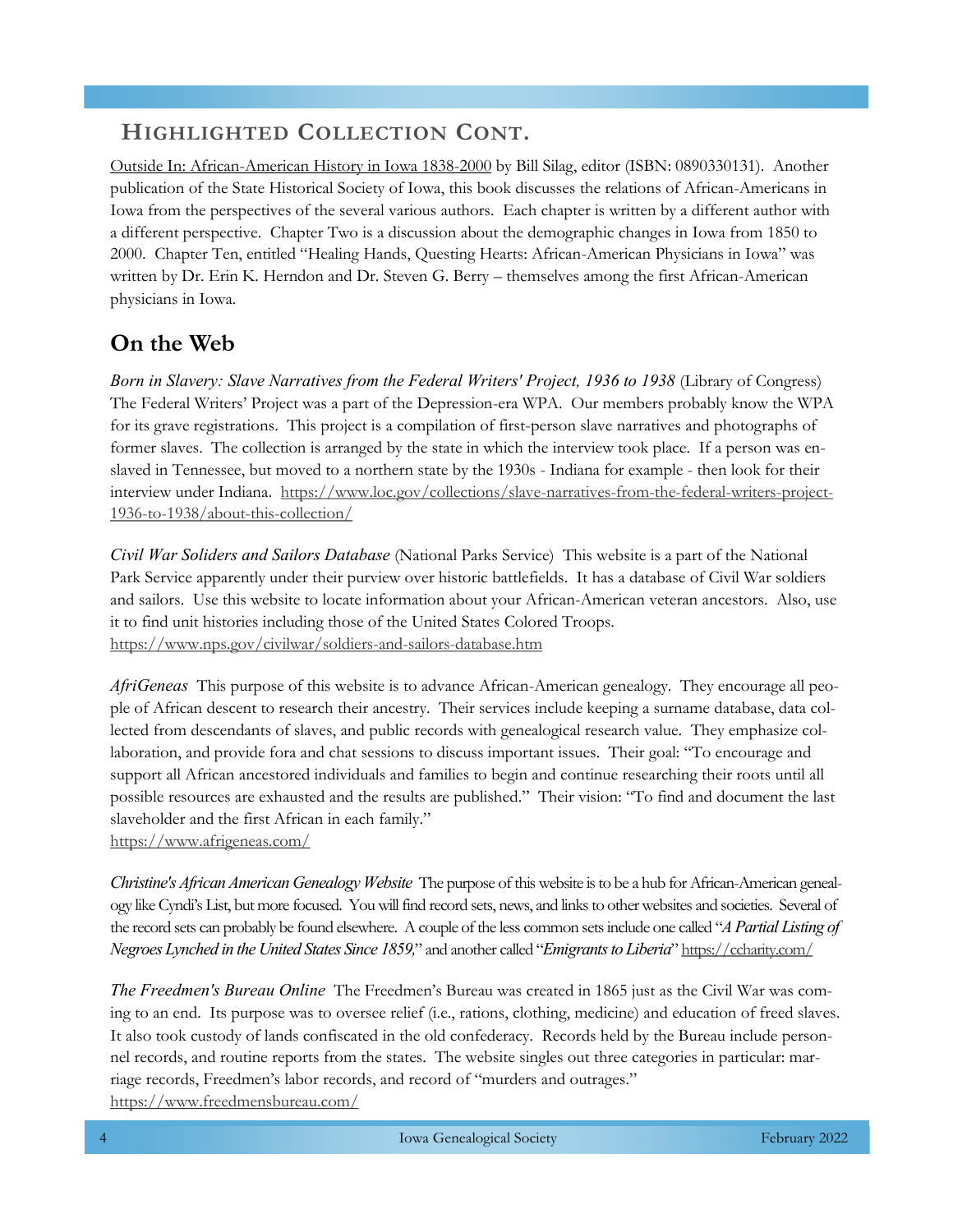# **IGS EVENTS**

# **CLASSES**

Saturday, February 12th **Beginning Genealogy** Did you start your family research but are stuck on where to look for information? Did you resolve to renew your genealogical research? Want some new ideas or to be reminded of good processes? Instructor – Laurie Kolstead - Free 10:30 a.m. CST [https://us02web.zoom.us/meeting/register/tZAvdemvqDgqGNBIW7Gik\\_aa5ZX7RfGncZeW](https://us02web.zoom.us/meeting/register/tZAvdemvqDgqGNBIW7Gik_aa5ZX7RfGncZeW)

Saturday, February 19th

#### **Working the Web: Best Practices for Genealogy Research on the Internet**

Discover ways the Internet can support your family history research. Begin with ways to prepare before conducting your research and move forward to identifying different categories of websites that are potentially useful to genealogists. Discover how you can improve your research results and make progress with your efforts.

1:30 p.m. CST  $\qquad$  \$8.00 for members and \$18.00 for non-members <https://igs.regfox.com/using-the-internet-for-research>

## **MASTERING GENEALOGICAL PROOF**

Registration is now open for our new monthly study group which follows the book Mastering Genealogical Proof by Thomas W. Jones. The cost is \$50, which will cover the entire course of study. We will host two groups, both on Zoom. The options are meeting the 2nd Monday of the months or the 4th Wednesday of the months at 7:00 p.m. Central. Remember, obtaining a copy of the book is a requirement of this course. Participants are expected to read the chapters and complete homework.

To register for the Monday group, visit <https://igs.regfox.com/mastering-genealogical-proof-1>

To register for the Wednesday group, visit <https://igs.regfox.com/mastering-genealogical-proof-2>

Hurry! Registration will close, and space is limited.

# **TECH TALK**

Have you always been curious about tech? Another new monthly meeting that will begin in 2022 is Tech Talk. Join Nicole Anderson for a class to talk and learn how to use various technology, hardware, software and skills in your genealogical research. We will focus on a different topic each month. There will be a brief presentation at the beginning of the class, and then hands-on practice and discussion for the second half of the meeting. We are pleased to offer this as a benefit of membership. Register in advance at <https://us02web.zoom.us/meeting/register/tZckdO6trz0sH92nu6V4T4mphdEixWWZPFRs>

### **ELSEWHERE IN IOWA**

Iowa City Genealogical Society presents Ute Brandenburg an "Dodging Brick Walls" at their February 26th Zoom meeting beginning at 9:30. Brandenburg specializes in German research including the use of DNA. "Learn how to recognize and overcome the most common issues that can cause an impasse in German research." Contact the Iowa City Genealogical Society at icgsnews@gmail.com to be added to the list for the Zoom link.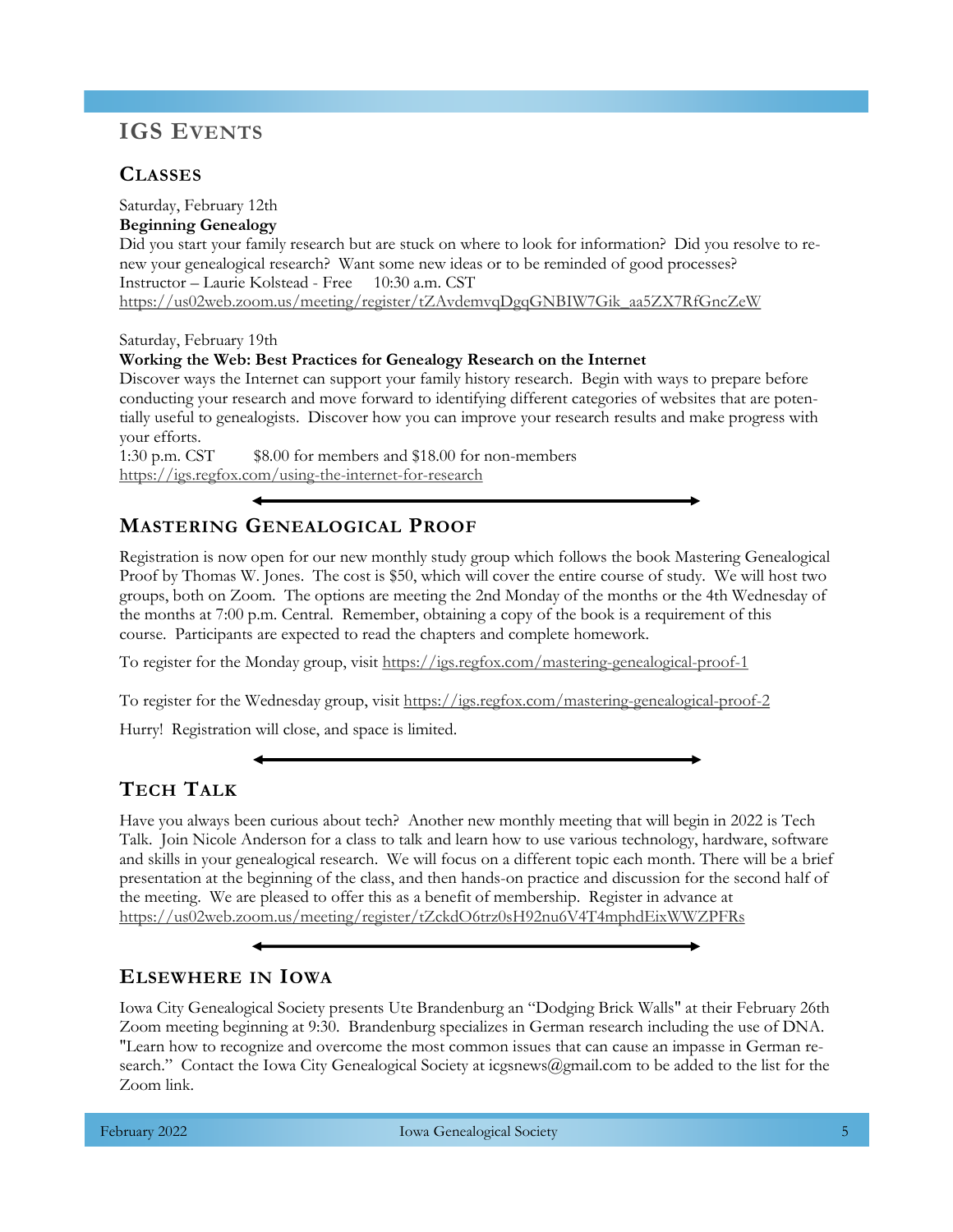# **2022 SPRING CONFERENCE**

## **IGS presents 2022 Spring Conference**

### **With Alice Hoyt Veen**

#### **Saturday, April 9, 2022**

Zoom meeting login begins 8:30 a.m. CDT

#### Session 1 **Formatting a Narrative Genealogy: Work that Stands the Test of Time**

 You can do it! Write an engaging family narrative and meet genealogical standards for excellence. Narrative genealogies demonstrate a line of descent and kinship across multiple generations. Learn the structural components of organization and presentation. Discussion includes decisions of project purpose and scope, genealogical numbering systems, and NGSQ and Register formats. Your research results deserve the best presentation create a quality written work that stands the test of time.

#### **Break**

#### Session 2 **Fall in! Militias and Volunteers Answer the Call**

 America's first line of defense has always been her citizen soldiers. Whether through voluntary or compulsory service, colonies and states have trained and contributed troops for local and federal military conflicts, and they have rewarded their soldiers' service. Discover the wealth of state and local records that document your ancestor's military experience.

#### **Lunch Break**

#### Session 3 **Defending the Nation: Federal Military Records**

From the Revolutionary War to 21st century conflicts, federal military enlistments, draftees, and state volunteers have mobilized to defend the nation. Federal military records not only document your ancestor's service, they may contribute to solving genealogical puzzles. Explore federal military records: where they are preserved, how to access them, and how to understand and use what you find.

#### **Break**

#### Session 4 **Fathers & Sons: A Military Tale**

Research identifies our ancestors by linking individuals to families and families to generations. But to truly understand their lives we must discover and share their stories. Explore tools and techniques for developing life stories and effective storytelling through "Fathers & Sons," one family's multi-generational experience of war, hardship, and the ultimate price of freedom.

**Sessions will be recorded and handouts will be provided prior to the Conference with Zoom meeting details.**

Members \$55 Non-members \$75 Lunch \$12 (optional)

Register in advance at <https://igs.regfox.com/2022-igs-spring-conference>

#### **Seating will be available at IGS. Call (515) 276-0287 to reserve your spot.**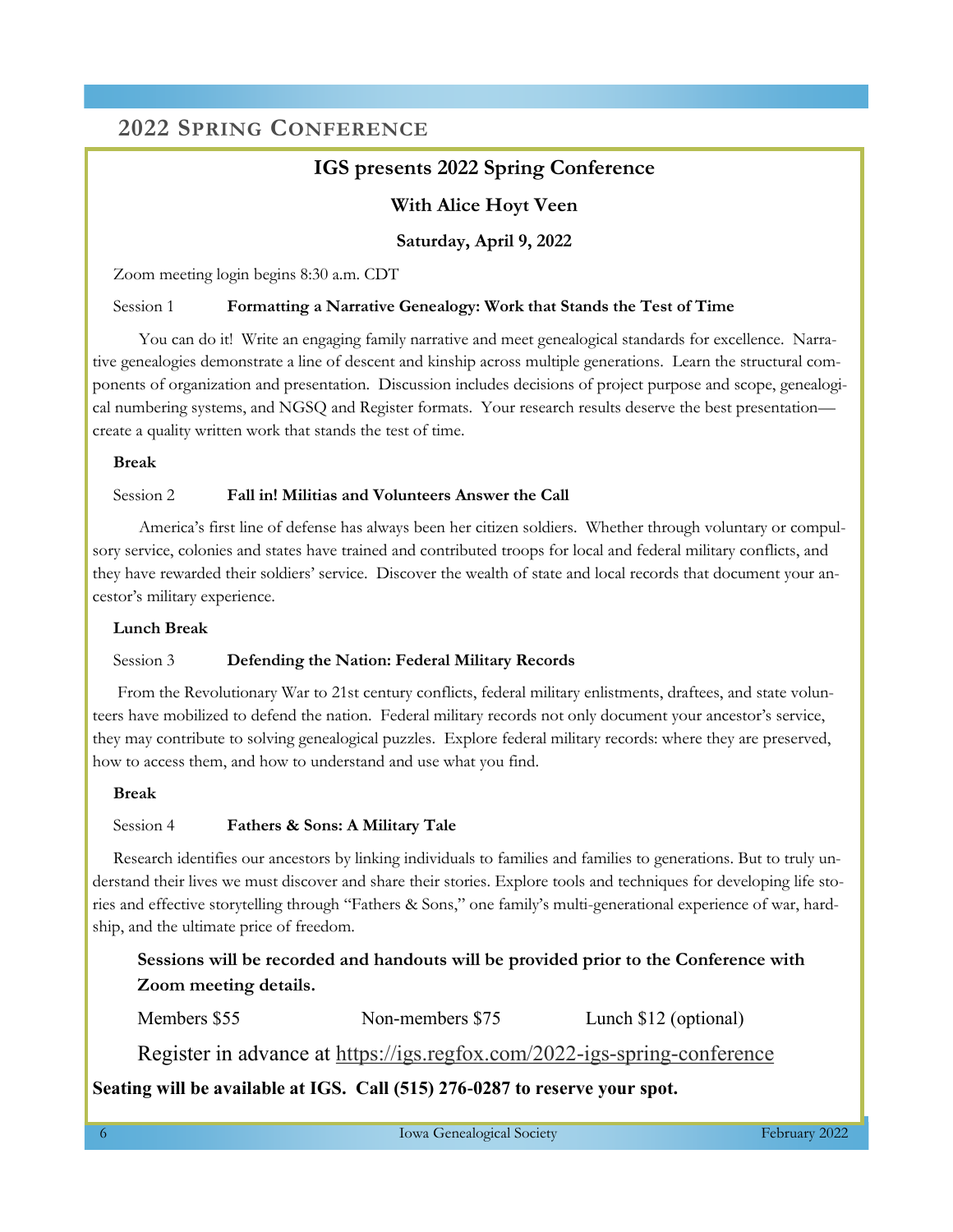# **GUEST COLUMN**

St David's Day is coming up soon, and the Iowa Welsh Society has celebrations! Well, at least when Covid isn't in play. But to celebrate, we are re-running this article, which was first published in the January-February 2022 issue of Ninnau, the Welsh North American newspaper. To subscribe, go to [www.ninnau.com.](http://www.ninnau.com/)

## **Sharing Tips for Researching Your Welsh Relatives**

#### by Jan Jones Batty

At the North American Festival of Wales in August 2021, I led discussion workshop about sharing tips for researching your relatives in Wales. Although I am not a genealogist, I am a long-time researcher of Wales records.

My mantra for research is "Keep an open mind, assume nothing, try to prove everything and have fun." If you're not having fun, set the project aside. Not only will you return with a fresh attitude, but you might find new data or new research sites. This article covers tips about the Welsh language while using Family Search as a resource.

As the saying goes, "if it's free, it's for me!" Family Search (familysearch.org) is free to use and provides a lot of great Welsh language tips. You first must set up a free account. Then click on Search at the top of the page and choose Research Wiki. Click on Europe in the map and choose Wales from the list of countries in the box at left. You are then given an option to choose a shire if you wish. For now, choose Wales at the top of the list. Keep this page open as we walk through some language-related topics.

Familiarity with the Welsh language and its culture is helpful in interpreting records. First, it helps you with names. David, Dafydd, Dewi, Dewydd and Dai, for example, can all be the same person – David! As you research census records, for example, you will discover first name abbreviations. Learn what these are. For examples: William – Wm; Elizabeth – Eliza or Eliz<sup>th</sup>; Catherine - Cath<sup>e</sup>; Edward – Edwd; Margaret – Marg<sup>t</sup>; John – Jno; Daniel – Dnl. Watch for superscripts! In the Wales Wiki Topics box at the right, find Wales Background and choose Personal Names. There are many more great tips!

Knowledge of the language also helps you locate places. "Cwmaman" means "Aman Valley" and is a little town near Aberdare in south Wales. The Aman River flows through the village. What is near this river? Godreaman "Aman Foot," Aberaman "Aman Estuary," Ammanford/Rhydyaman "Aman Ford." Keep in mind that the location name you are searching might be the name of a house or farm, and not the town. This tradition continues today.

Pronunciation of Welsh also helps decipher locations on records. In the Wales Wiki Topics box at the right, find Wales Background and choose Languages to find great tips for pronunciation, using a Welsh dictionary, language mutations and more.

An example of the benefits of knowing pronunciation: the same place might be written differently depending upon the writer's command of Welsh and their interpretation of what they heard. While researching my father's roots, a location on the 1886 map is "Glan-Dyfi," on an 1862 death record "Glandyfu" and on another family member's death record in 1860 it is recorded as "Glandyfi." On a current map, "Dyfi" is "Dovey." In another example, an 1886 map says "Dolau Bricks," an 1856 birth record says "Dolfricks" and an 1851 census says "Dole bricks." These are all the same place. A census taker or other record keeper may not have known Welsh and recorded in

Continued next page.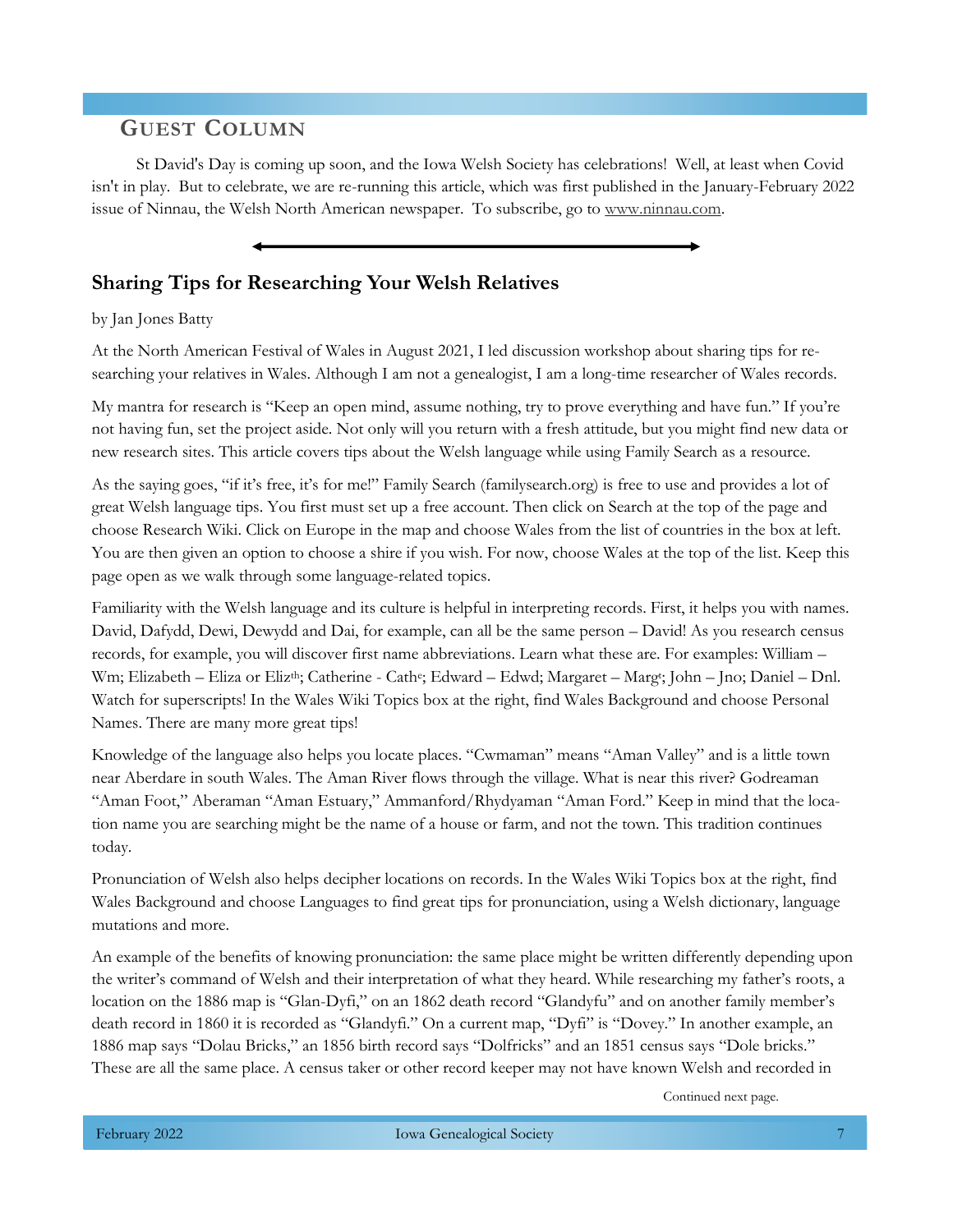# **WELSH CONT.**

formation phonetically, so the records might need interpretation and second-guessing. Keep an open mind! Choose the Place Names topic for more information.



On an 1886 map, it is named "Glan-Dyfi." In 1862, Lewis Jones' death record says "Glandyfu," and in 1860 Jane Jones' death record says "Glandyfi."

Pronunciation is different in Wales; Davis and Davies are both pronounced as "Davis." Keep this in mind when you are using a non-soundex search feature. For example, the search engines for findagrave.com and newspapers.com do not have a soundex feature. Do two searches for the same person: "Gwilym Davis" and "Gwilym Davies." The familysearch.org and ancestry.com sites use soundex to help you search.



On an 1886 map, it is named "Dolau Bricks." In 1856, Jane Jones' birth record says "Dolfricks," and in 1851 the census for William and Catherine Jones says "Dole bricks."

While we're on the topic of place names, it is helpful to have an atlas or a map to help you locate your relatives. The Philip's Navigator Wales is a great modern resource. Search the web for ancient maps. You may have to narrow your search – you might have a general place name, but it could possibly be more specific. In an early story we heard my father's relatives came from "Machynlleth." Later, we heard it was "Corris." Turns out they came from "Llanwrin" which is tiny place along the road, not far from Corris and Machynlleth. Also, descriptive names of the place may help you – do you have the name of a river or mountain, for example? Choose the Maps topic for some other tips. ■

The Iowa Welsh Society (IWS) was formed in 1985 and that summer, Cymdeithas Madog held their Welsh language course, Cwrs Cymraeg, at Central College, Pella, Iowa, to promote the new Welsh society. Over the years, Cwrs Cymraeg was hosted by the IWS 3 times in Iowa, twice at Simpson College in Indianola. The original founders were Ruth Hall, Indianola, and Phillips G. Davies, now deceased, from Ames. While we are a small society, we continue to attract new members mostly through the website [https://iowawelshsociety.org/.](https://iowawelshsociety.org/) We have a Facebook page as well. [https://www.facebook.com/IowaWelsh.](https://www.facebook.com/IowaWelsh) We have several members who emigrated from Wales and they are a wonderful part of the Society. It has always been a statewide organization and because members drive such long distances, meetings are held in the daytime. We meet 2-3 times annually. Certainly for St. David's Day and late fall for a holiday get together. Other times we will have a summer meeting as well. A Welsh group in southeast Iowa organizes an annual St David's parade in Columbus Junction, IA that is attended by many IWS members. We are fortunate to be able to meet occasionally at the John L. Lewis Memorial Museum of Mining and Labor, Lucas, IA. They are located close to Fry Hill cemetery with many grave markers in Welsh. The Board of Directors meets at the place of the meeting, prior to the meeting and program. The Society initiated an oral history project in 1994 to document the history of the immigrants from Wales and their descendants in the Long Creek Welsh community in Louisa County, Iowa. This area was the oldest and least changed Welsh

Continued page 9.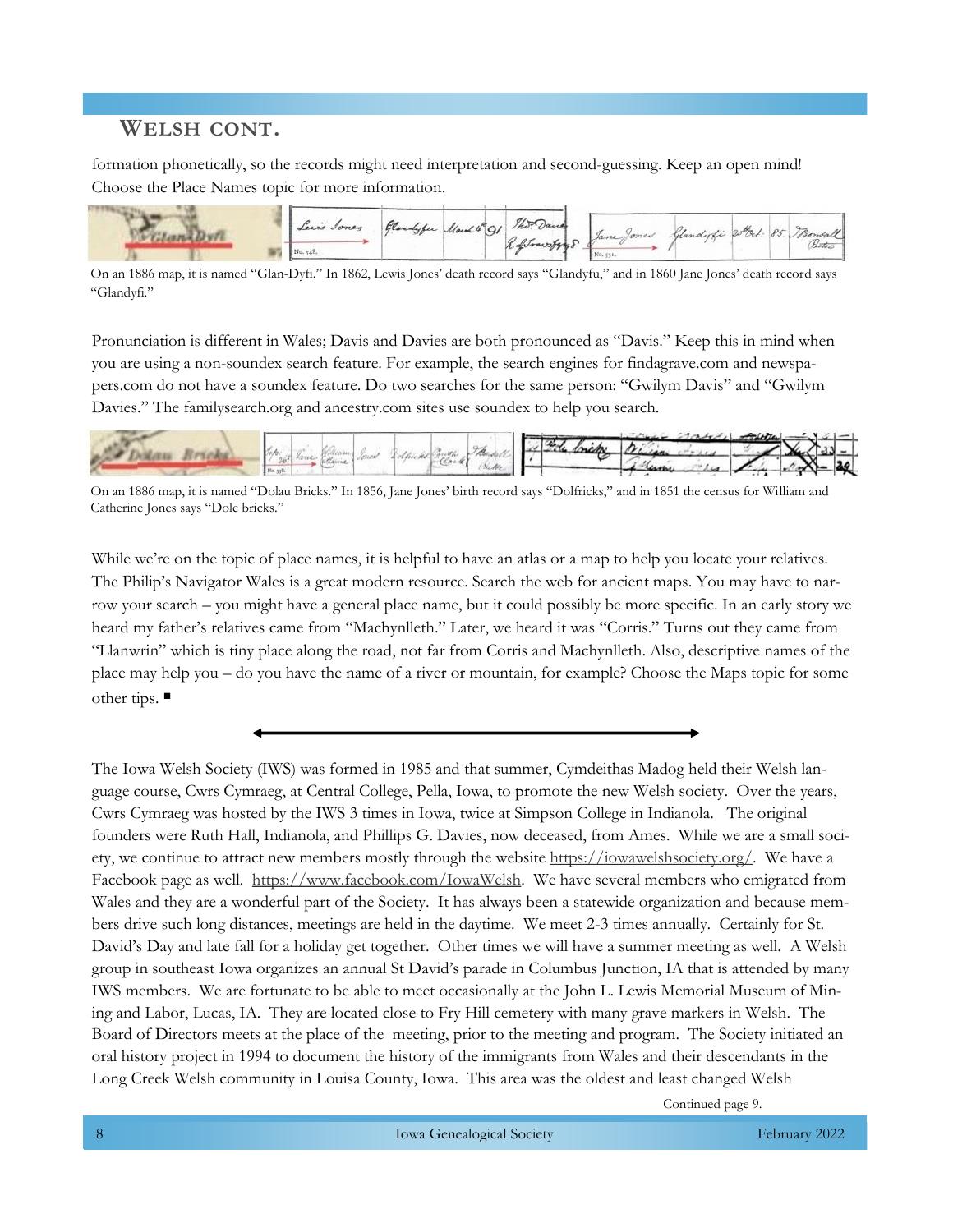# **WELSH CONT.**

settlement in Iowa. There were still some Welsh speakers at that time. We interviewed 24 descendants of the Welsh immigrants. The results were published in The Welsh Way, a 79-page book that includes photos and comments on various topics by those interviewed. The book is on People's Collection Wales. [https://](https://www.peoplescollection.wales/collections/1364891) [www.peoplescollection.wales/collections/1364891.](https://www.peoplescollection.wales/collections/1364891) The project was partially funded by a grant from the Iowa Humanities Board and the National Endowment for the Humanities. Our fall meeting in 2019 was held in Columbus Junction, Louisa County in the Long Creek Welsh community. We had planned to take a drive to see the Welsh churches, Salem and Cotter, and stop at Cambrian cemetery, but a heavy downpour kept us indoors singing Welsh hymns and other Welsh songs. Current officers are Margaret Patterson, President, AdaMae Lewis, Vice-President, Wendy Knowles, Secretary and Jenifer Mercer-Klimowski, Treasurer and Immediate Past President. Other IWS Board members are Danny Davis, Ruth Hall, Richard Phillips and Sharon Rees. We have been unable to meet since St. David's Day 2020 because of the pandemic, but we are looking forward to being together soon.

## **King Elected to Board of Directors**

Congratulations are in order for IGS member, Ricki

King! Ricki was recently elected to an at-large seat on the Board of Directors for the Association of Professional Genealogists. This a two-year term. Ricki will also be the Chair of the Marketing Committee.



Ricki's résumé is impres-

sive. Besides serving on the Board for APG, she does genealogical research professionally under the name Roots to Branches Genealogy. Her work was published in *National Genealogical Society Quarterly* in 2021. Recently, Ricki has been working with the Forever Free Pilot Mentoring program. In 2020, Ricki made the ballot in Iowa running for President of the United States. Last but not least, Ricki leads the African-American Special Interest Group and Genealogy Basics Workshop at IGS. Find her online at [www.rootstobranchesgenealogy.com.](https://www.rootstobranchesgenealogy.com/)



Continued from cover page.

I'm excited to announce a development that has literally been years in the making. From now on, the library's catalog will be accessed on computer. The program is called Koha. We will have a dedicated station for patrons to use to search the collection, but Koha can actually be accessed from any computer in the building including your mobile device. The card catalog will probably stick around until we finish our sweep of the stacks. Special thanks go to Gerald Graves and Dennis Davies.

Finally, we have some big ideas in mind for the library too. More on that to follow in the coming months. ■

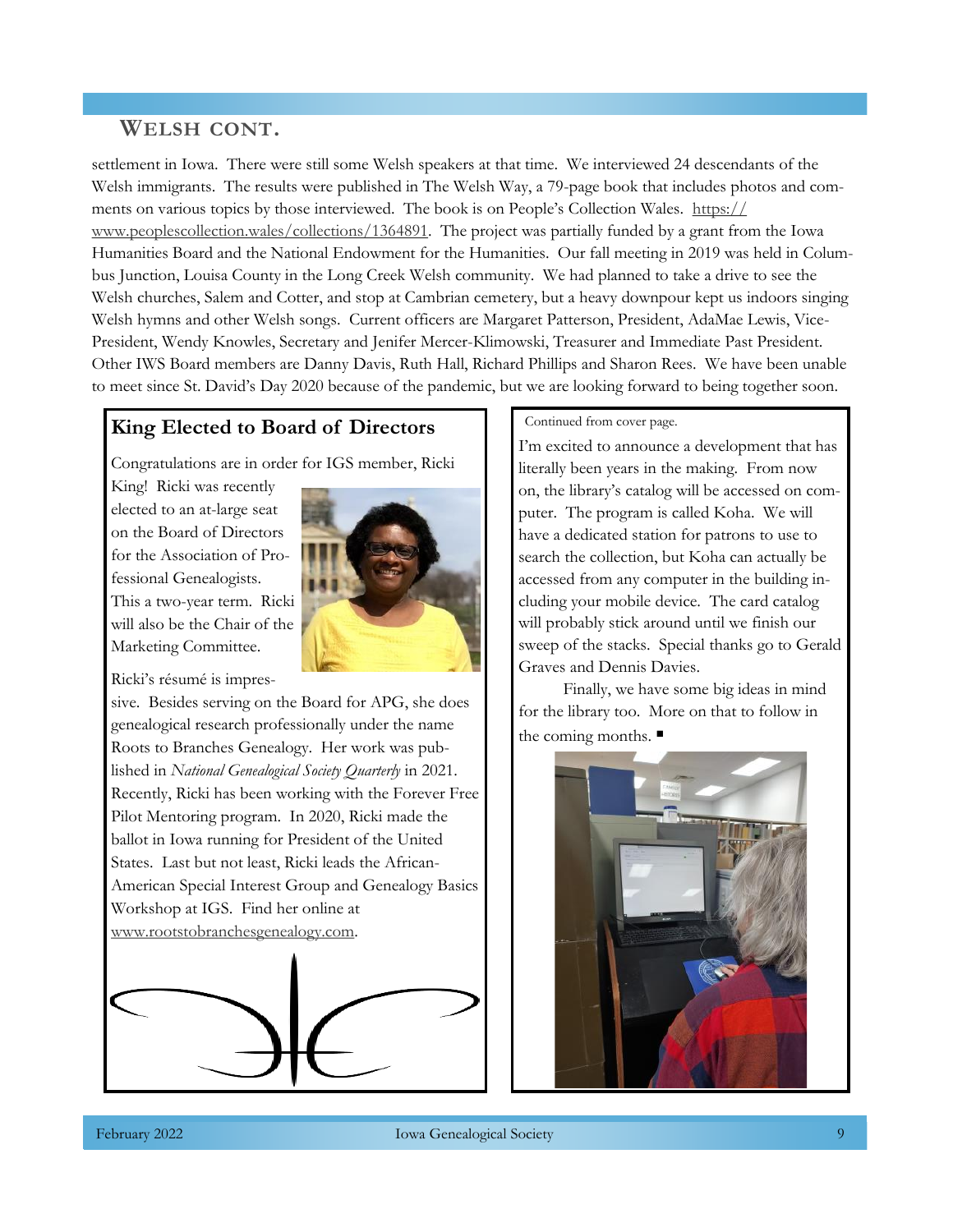# **IGS SPECIAL INTEREST GROUPS**



\*Most groups will meet virtually over Zoom

**African-American Interest Group** meets the **2nd Saturday** of the month at 11:00 a.m. to 1:00 p.m. This group meets in person at IGS only. **Ancestry.com Users Group** meets the **second Sunday** of the month, from **1:00 p.m.** 

Register in advance for this meeting by using this link

<https://us02web.zoom.us/meeting/register/tZMudOitqDkoG9BfGLeo5elmzqZNFDuv7M4p>

**DNA Interest Group** meets the **first Tuesday** of the month at 6:30 p.m. Register in advance for this meeting: by using this link

[https://us02web.zoom.us/meeting/register/tZAudu6gqj4jHNMHHXCP\\_FoSNFTh-fJZXDy0](https://us02web.zoom.us/meeting/register/tZAudu6gqj4jHNMHHXCP_FoSNFTh-fJZXDy0)

#### **Family Tree Maker Users Group** meets the **second Sunday** of the month, at 3 p.m.

Register in advance for this meeting by using this link

<https://us02web.zoom.us/meeting/register/tZwkceCuqz8oH9Mx5XzznxCTKwCDwukCc03c>

**Genealogy Basics Workshop** meets the **2nd Saturday** of the month at 11:00 a.m. to 1:00 p.m.

This group meets in person at IGS only. Bring your research questions.

**German Interest Group** meets on the **first Monday** of each month at 7 p.m.

<https://us02web.zoom.us/s/87345210966?pwd=VUN3V09wQXRKTGY2aHE3Q1MzR2RkQT09>

#### **Irish Interest Group** meets on the **third Tuesday** of each month at 7 p.m.

Register in advance for this meeting by using this link

<https://us02web.zoom.us/meeting/register/tZIocuqgqTguGdLruGGRQM1emDfmY9zD1ljf>

**Legacy User Group** meets the **third Thursday** of the month, at 1 p.m. to 3 p.m.

**Norwegian Interest Group** meets on the **fourth Tuesday** of the month at 7 p.m.

**Publishing & Preserving Family History Interest Group** meets the **fourth Sunday** of the month, at 1:30 p.m.

**RootsMagic User Group** meets the **second Tuesday** of the month, at 7:00 p.m.

Register in advance for this meeting by using this link.

<https://us02web.zoom.us/meeting/register/tZIqdO6srj4sHNe13rhLFSyqf1kGqIGSgqHX>

If you are interested in attending one of the Zoom IGS special interest groups that do not have links or are not sure if we have your email address send an email to igs@iowagenealogy.org or contact IGS at 515 276- 0287.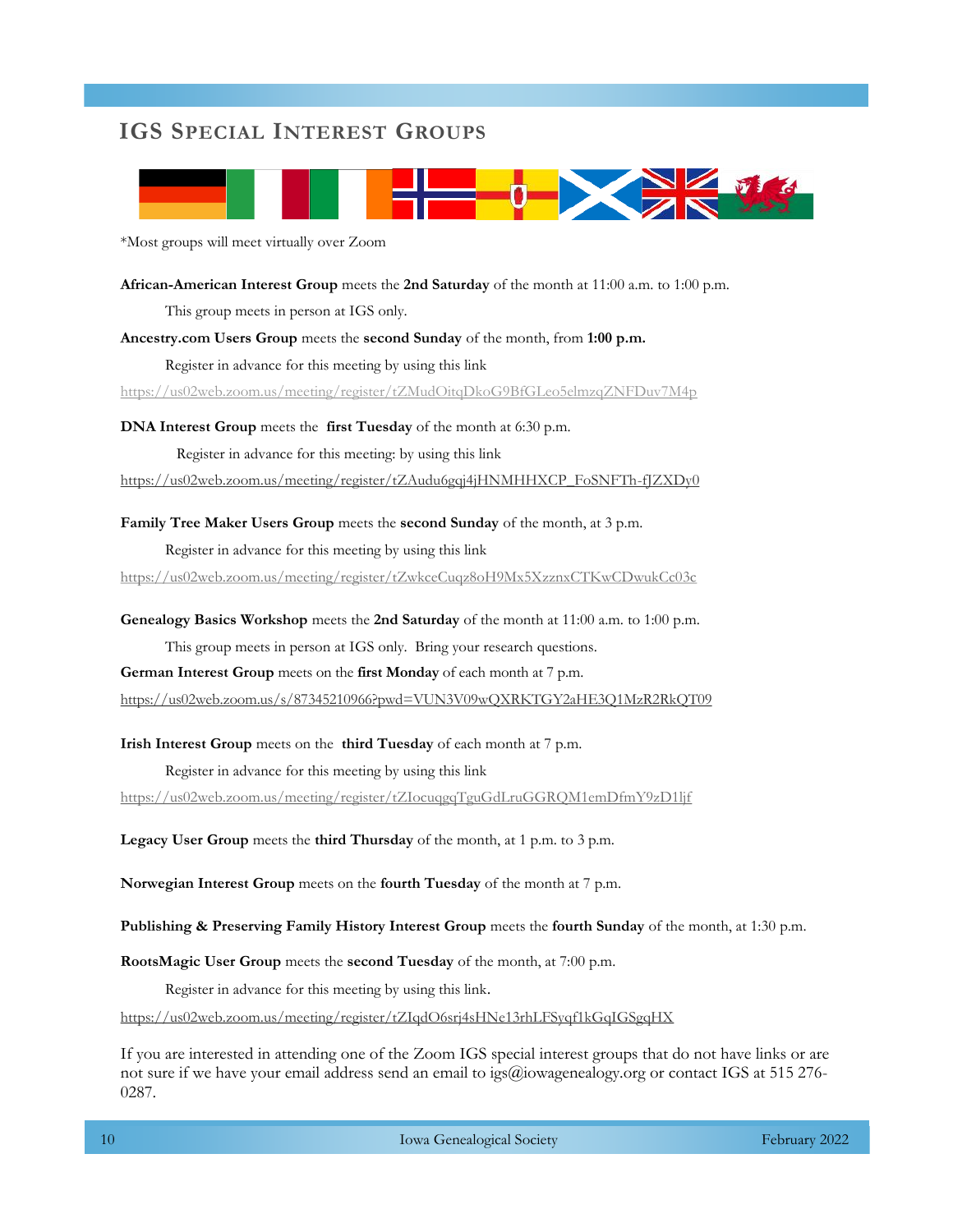# **LIBRARY ACQUISTIONS**

IGS has added dozens of new books to the library thanks in large part to the generosity of its members. What follows is a list of some of the books that we have catalogued in the last two months. We invite everyone to visit the library, and see for yourself what we have for your reference.

| Call number    | creator                                       | title                                                                                                  |
|----------------|-----------------------------------------------|--------------------------------------------------------------------------------------------------------|
| 304.8 BAI      | Bailyn, Bernard                               | Voyagers to the West A Passage in the Peopling                                                         |
|                |                                               | of America on the Eve of the Revolution                                                                |
| 317.3 CEN      | U.S. Department of Commerce U.S.              | The "72-Year Rule"                                                                                     |
|                | Census Bureau                                 |                                                                                                        |
| <b>369 FOR</b> | Forest, Louis Effingham de                    | Society of Mayflower Descendants in the State of<br>New York Sixth Record Book                         |
| 369.1 BEA      | Beattie, Jerome Francis                       | The Hereditary Register of the United States of<br>America                                             |
| <b>427 LED</b> | Lederer, Richard M. Jr                        | Colonial American English                                                                              |
| 745.593 ROS    | Ross, Melody                                  | What to Write To Make Meaningful Albums                                                                |
| 920 ALL        | Sage, Leland L                                | William Boyd Allison A Study in Practical Politics                                                     |
| 920 CHA        | Fischer, David Hackett                        | Champlain's Dream                                                                                      |
| 920 DAN        | Daniels, Leroy Judson and Helen S.<br>Herrick | Tales of an Old Horsetrader The First Hundred<br>Years                                                 |
| 920 DOL        | Ross, Thomas Richard                          | Jonathan Prentiss Dolliver A Study in Political<br>Integrity and Independence                          |
| <b>920 HEN</b> | Gable, Ann Hinkle                             | The Pastoral Years of Rev. Anthony Henckel<br>1692 - 1717                                              |
| 929.1 BOA      | Board for Certification of Genealo-<br>gists  | Genealogy Standards                                                                                    |
| 929.1 HUM      | Humphrey, John T                              | Understanding and Using Baptismal Records                                                              |
| 929.1 JOH      | Johnson, Arta F                               | How to Read German Church Records Without                                                              |
|                |                                               | Knowing Much German                                                                                    |
| 929.1 PET      | Peterson-Maass, Marsha                        | Fundamentals of Genealogy: The Most Helpful<br>Tools You've Never Used                                 |
| 929.1072 KAS   | Kashuba, Melinda                              | Walking With Your Ancestors A Genealogist's<br>Guide to Using Maps and Geography                       |
| 929.2 CAR      | Hanson, Carol Carpenter                       | Joseph David Carpenter E. Minerva Judd Their<br>American Roots & Descendants                           |
| 929.2 CLA      | Clarke, George K. LL.B                        | Genealogy of the Descendants of Nathaniel<br>Clarke of Newbury, Mass. Ten Generations, 1642<br>$-1885$ |
| 929.2 ESS      | Grommesh, Irene B                             | The Esser Family                                                                                       |
| 929.2 GOU      | Gould, Benjamin Apthorp                       | The Family of Zaccheus Gould of Topsfield                                                              |
| 929.2 GRA      | Graham, Michael H. MD                         | A Graham Family Narrative From Scotland to<br>Ireland to the United States                             |
| 929.2 HAN      | Hanson, Carol Carpenter                       | Letters from Astrid Swedish Roots of an Ameri-<br>can Family                                           |
| 929.2 HUB      | Neibling, Robert C                            | Hubbart Families of America                                                                            |
| 929.2 LAU      | Lauer, Margaret and James Lauer               | The Lauer Family History (1600 to 2020)                                                                |
| 929.2 MAC      | McNie, Alan                                   | Clan Mackenzie                                                                                         |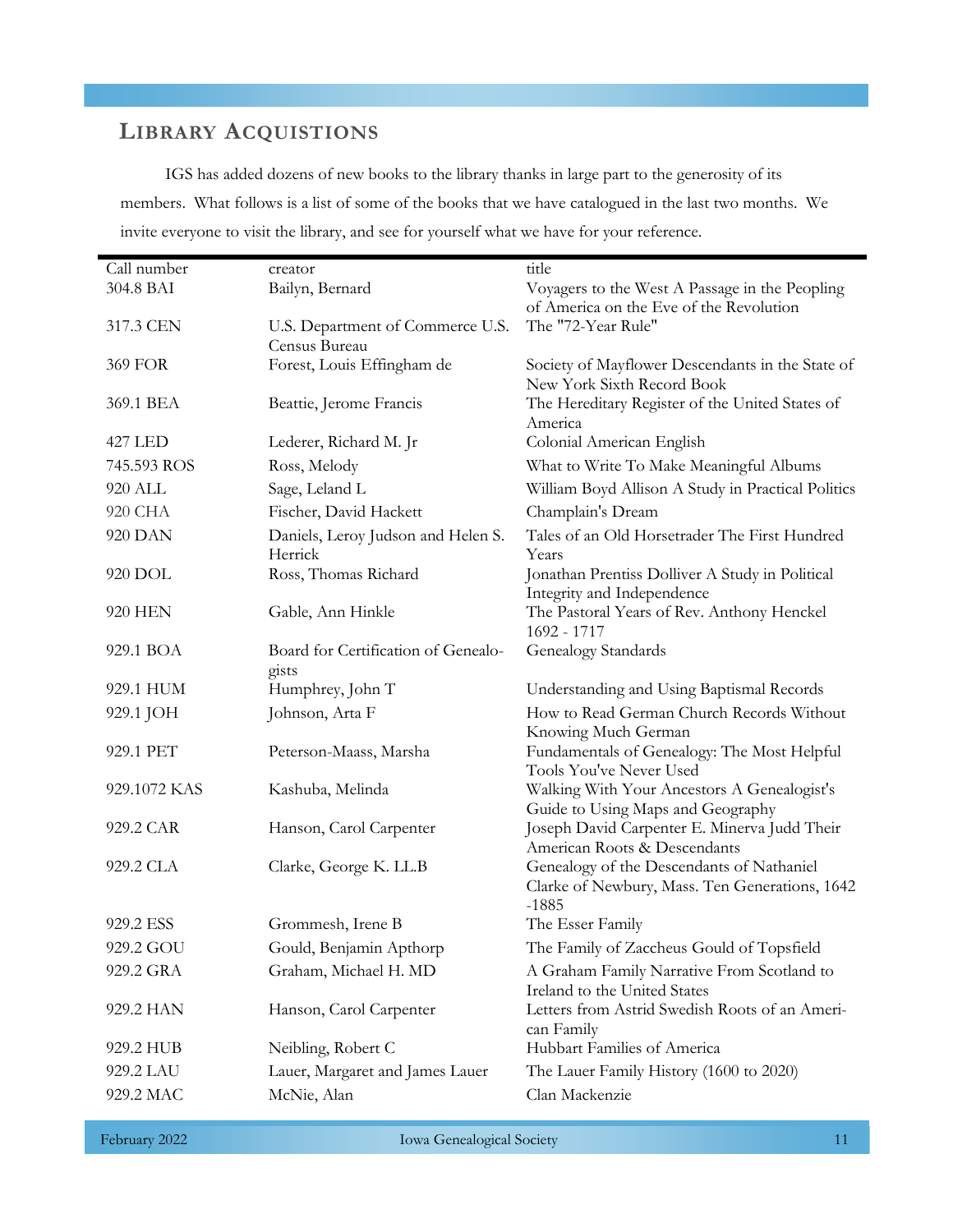# **LIBRARY ACQUISTIONS CONT.**

| 929.2 NOR    | Norton, Dixie (McKenzie)           | Genealogy of Norton Families                                                                                                                                                               |
|--------------|------------------------------------|--------------------------------------------------------------------------------------------------------------------------------------------------------------------------------------------|
| 929.2 RUC    | Rucker, Doris Leprieve             | Rucker & Wilkerson Families History and Photos<br>1850 - 2005 Of Virginia & Utah                                                                                                           |
| 929.3 SAN    | Sandefur, Gladys Lovell and Hattie | Louisiana Ahnentafels, Ancestor Charts and Fam-                                                                                                                                            |
|              | Little Whittington                 | ily Group Sheets                                                                                                                                                                           |
| 929.4 ROS    | Rose, Christine C.G., F.A.S.G      | Nicknames: Past and Present                                                                                                                                                                |
| 942 ROB      | Roby, James A                      | Traditions of Lancashire Past and Present                                                                                                                                                  |
| 943 ADA      | Adams, Willi Paul                  | The German-Americans An Ethnic Experience                                                                                                                                                  |
| 970.004 UND  | Underwood, Thomas Bryan            | The Story of The Cherokee People                                                                                                                                                           |
| 973.2 PEN    | Penhallow, Samuel                  | Penhallow's Indian Wars                                                                                                                                                                    |
| 973.7 BRI    | Brinkman, Harold D.                | Dear Companion The Civil War Letters of Silas I.<br>Shearer                                                                                                                                |
| 973.7 HUF    | Huffstodt, Jim                     | Hard Dying Men The Story of General W.H.L.<br>Wallace, General T.E.G. Ransom, and their "Old<br>Eleventh" Illinois Infantry in the American Civil<br>War (1861-1865)                       |
| 974.275 BEA  | Beals, Kathleen C.                 | Early Families of Unity, NH                                                                                                                                                                |
| 974.275 REE  |                                    | Highlights in History of Unity, N.H.                                                                                                                                                       |
| 974.275 SAU  | Saunderson, Henry H.               | History of Charlestown, New-Hampshire, The<br>Old No. 4                                                                                                                                    |
| 974.45 VIT   |                                    | Vital Records of Ipswich Massachusetts to the<br>End of the Year 1849                                                                                                                      |
| 974.485 BLI  | Bliss, Leonard Jr                  | The History of Rehoboth, Bristol County, Massa-<br>chusetts; Comprising a History of the Present<br>Towns of Rehoboth, Seekonk, and Pawtucket<br>from their Settlement to the Present Time |
| 974.492 HIL  | Hills, Leon Clark                  | History and Genealogy of the Mayflower Planters<br>and First Comers to Ye Olde Colonie                                                                                                     |
| 974.7277 BUS |                                    | Businesses, Manufactures Merchants, and Trades-<br>man Financial Condition for Westchester County,<br>New York 1931                                                                        |
| 974.8 RUP    | Rupp, I. Daniel                    | A Collection of Upwards of Thirty Thousand<br>Names of German, Swiss, Dutch, French and<br>other Immigrants in Pennsylvania From 1727 to<br>1776                                           |
| 974.811 TLC  | T.L.C. Genealogy                   | Philadelphia City & County, Pennsylvania Tax-<br>payers 1779                                                                                                                               |
| 974.9 STE    | Stemmons, John                     | New Jersey Petitions 1740, 1745 Through 1754                                                                                                                                               |
| 975.2 WAR    | Warfield, J. D., A. M              | The Founders of Anne Arundel and Howard<br>Counties, Maryland A Genealogical and Bio-<br>graphical Review from wills, deeds and church<br>records                                          |
| 975.5 ECK    | Eckenrode, Hamilton J.             | Virginia Soldiers of the American Revolution<br>Volume 1                                                                                                                                   |
| 975.5 ROB    | Robertson, James I.                | 4th Virginia Infantry                                                                                                                                                                      |
| 975.5773 KEG | Kegley, Mary B.                    | Wythe County, Virginia A Bicentennial History                                                                                                                                              |
| 975.5773 KEG | Kegley, Mary B.                    | A Family Album of Wythe County, Virginia                                                                                                                                                   |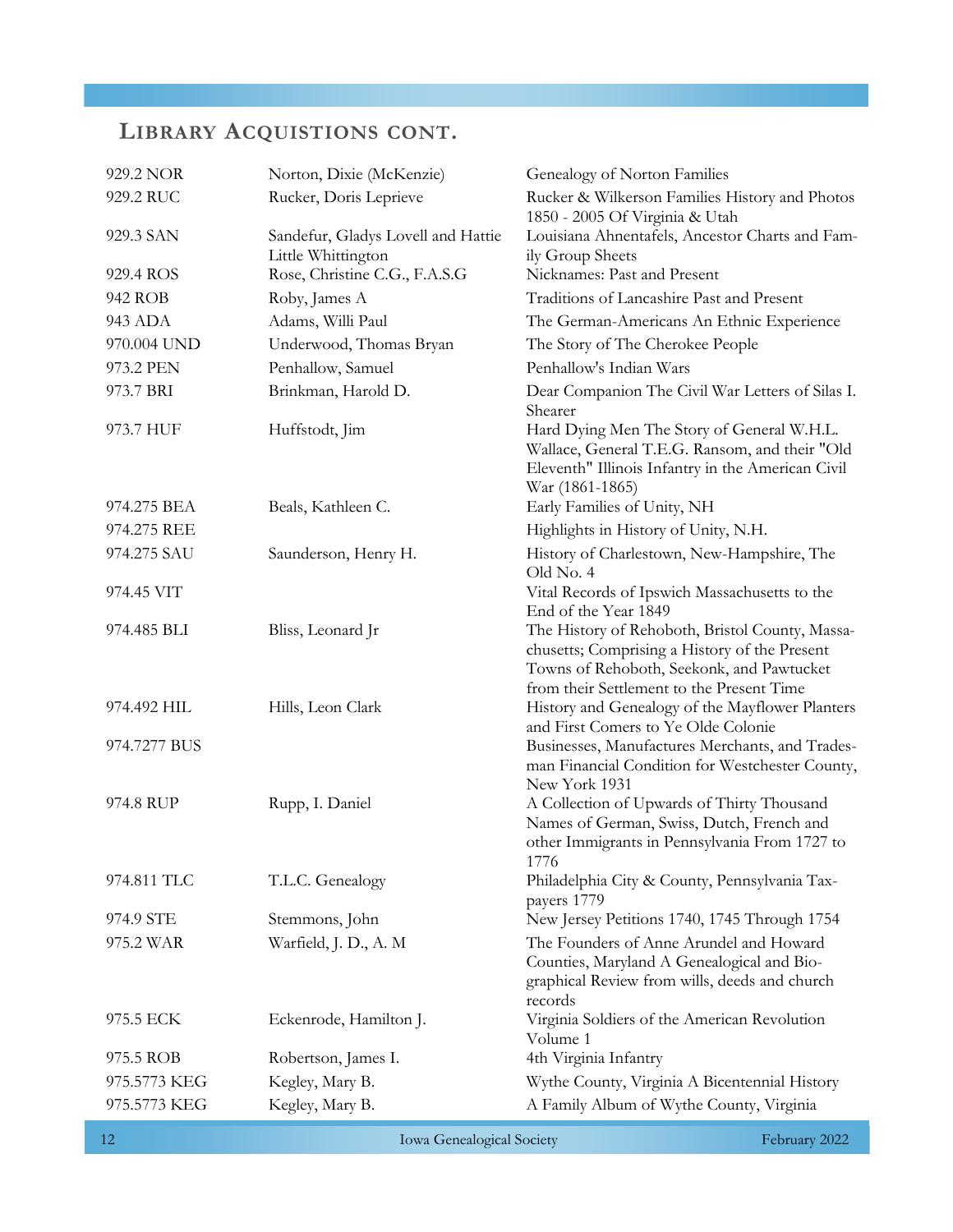# **LIBRARY ACQUISTIONS CONT.**

| 975.5773 KEG                    | Kegley, Mary B.                                                                               | The Lost Children of Wythe County, Virginia<br>1790-1878 Poor School Children, Orphans and                              |
|---------------------------------|-----------------------------------------------------------------------------------------------|-------------------------------------------------------------------------------------------------------------------------|
| 975.5773 KEG                    | Kegley, Mary B.                                                                               | Apprentices from County Records<br>Abstracts of School Records of Wythe County,<br>Virginia, 1849-1861                  |
| 975.5773 KEG                    | Kegley, Mary B.                                                                               | Abstracts of Court Orders of Wythe County, Vir-<br>ginia 1790 - 1791; 1795 - 1810                                       |
| 976.9854 ING                    | Ingmire, Frances T                                                                            | Breckenridge County, Kentucky Births 1852-1853<br>-1855 thru 1859 1861-1874 thru 1876-1878 1893-<br>1894-1903-1904      |
| 976.9854 ING                    | Ingmire, Frances T                                                                            | Breckenridge County, Kentucky Marriages 1853<br>thru 1859 - 1861 - 1875 thru 1878 1893-1894 -<br>1904                   |
| 977.1 BUR                       | Burke, Thomas Aquinas                                                                         | Ohio Lands A Short History                                                                                              |
| 977.119 BEA                     | Beardsley, D. B                                                                               | History of Hancock County, From Its Earliest<br>Settlement to the Present Time                                          |
| 977.3393 WAR                    | War Department Office of the<br><b>Commissioner for Marking Graves</b><br>of Confederate Dead | Register of Confederate Dead Rock Island, Illi-<br>nois                                                                 |
| 977.374 HAR                     | Harrison, Russell                                                                             | <b>Jasper County Veterans</b>                                                                                           |
| 977.7 BUCHANAN<br>10            | Jesup Quasquicentennial Commit-<br>tee                                                        | A Community Tapestry 1860-1985                                                                                          |
| 977.7 CALHOUN 13                | The Rockwell City Advocate                                                                    | Lohrville Centennial Days August 14 - 15-16,<br>1981                                                                    |
| 977.7 CLAYTON 22                | Wiggins, Florence Roe                                                                         | Strawberry Point Vignettes of an Iowa Childhood                                                                         |
| 977.7 DALLAS 25                 |                                                                                               | Granger Centennial 1885-1985                                                                                            |
| 977.7 FAYETTE 33                |                                                                                               | History of Wadena                                                                                                       |
| 977.7 FAYETTE 33                |                                                                                               | Arlington History 1856-1983                                                                                             |
| 977.7 JACKSON 49                | Riedinger, Lyle R                                                                             | 1925 Population Census Jackson County, Iowa                                                                             |
| 977.7 JASPER 50                 |                                                                                               | Obituaries Taken from the Files of the Prairie<br><b>City News</b>                                                      |
| 977.7 JASPER 50                 | Hurto, Larry Ray                                                                              | "What do These Stones Mean?" A Sesquicenten-<br>nial History of First United Methodist Church<br>Newton, Iowa 1848-1998 |
| 977.7 MADISON 61 Smith, Lloyd H |                                                                                               | Scenic Madison County, Iowa Historical Signifi-<br>cance                                                                |
| 977.7 MONROE 68                 | Mullinix, Rosalie                                                                             | History of Hiteman A Mining Town                                                                                        |
| 977.7 POLK 77                   | Jones, Mary L and Michael W. Vogt                                                             | Camp Dodge                                                                                                              |
| 977.7 WASHING-                  | Fisher, Kathy                                                                                 | In the Beginning There Was Land: A History of                                                                           |
| TON 92                          |                                                                                               | Washington County, Iowa                                                                                                 |
| 977.817 HAR                     | Harrison County Genealogical Soci-<br>ety                                                     | Known Burials in Harrison County, Missouri<br>Through July 17, 2003                                                     |
| 977.817 HAR                     | Taraba, Maxine Carnagey                                                                       | Harrison County High School Graduates                                                                                   |
| 977.817 HAR                     | Taraba, Maxine                                                                                | Harrison County Cemetery Records (to 1984)                                                                              |
| 979.567 FRE                     | French, Giles                                                                                 | Homesteads and Heritages: A History of Morrow<br>County, Oregon                                                         |